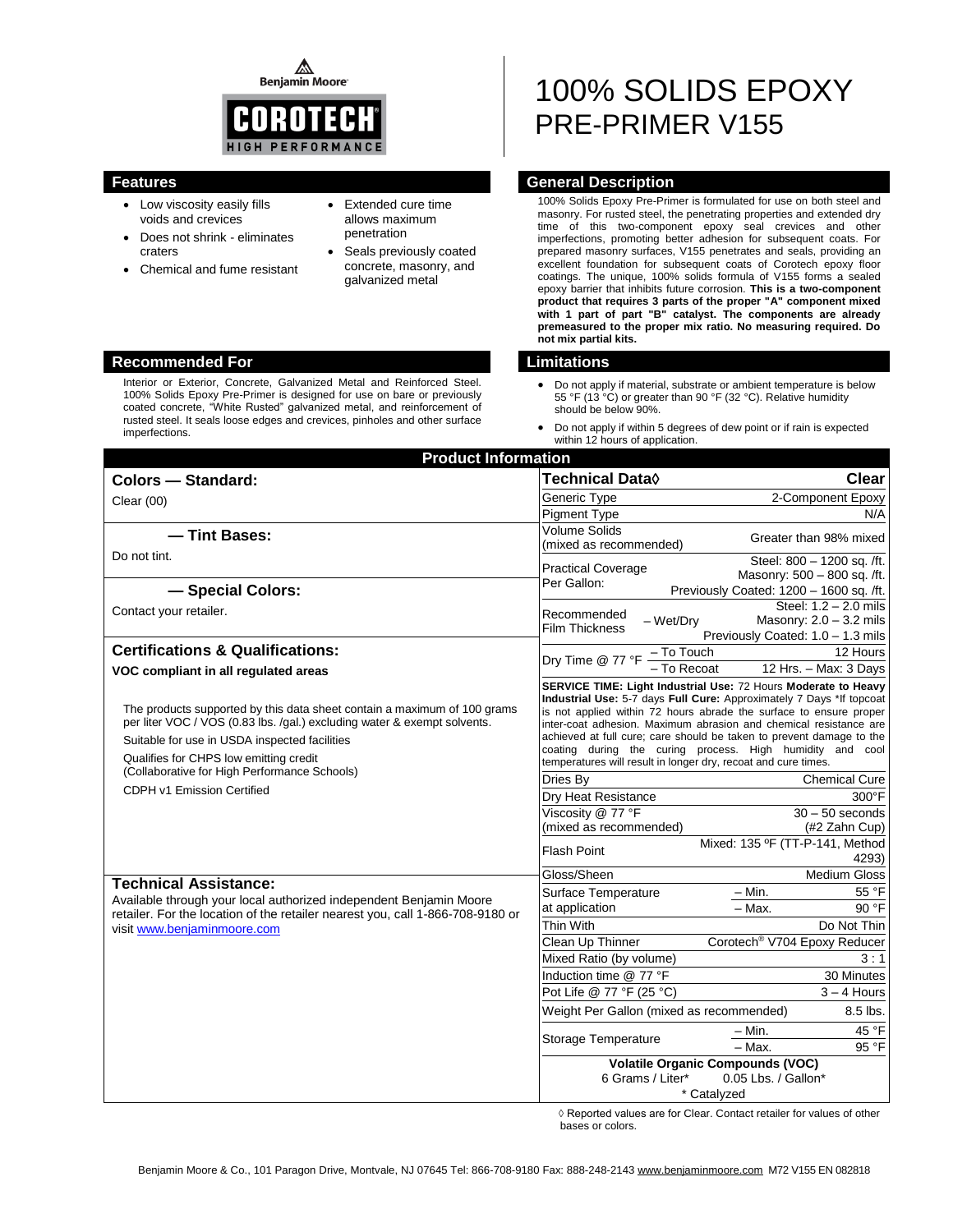# **Surface Preparation:**

The surface to be coated must be clean, sound and dry. Freshly poured concrete must age at least thirty days before coating. All oil, grease, release agents, curing compounds, concrete hardeners, laitance and other contaminates must be removed before coating. Previous paint finishes that have deteriorated need to be removed to bare concrete. Previous paint finishes that are in sound condition need to be cleaned and screened to a uniform dull condition. To remove these contaminants scrub the surface with Corotech® V600 Oil & Grease Emulsifier. Rinse thoroughly with clean water per label directions.

**CONCRETE:** Curing compounds, concrete hardeners and previous paint finishes can be removed by chemical or mechanical methods. Using mechanical method, abrade or shot blast the surface until curing compound, hardener or paint is completely removed. For laitance removal etch the bare concrete with Corotech® V620 Concrete Etch. Neutralize the acid by rinsing with a solution of 1 lb. Baking Soda to 5 gallons of water or a 5% solution of non-sudsing ammonia and water. When properly prepared, the bare concrete surface should resemble the texture of medium grade sandpaper. Whenever acid etching and/or shot blasting methods of surface preparation are used, it is important to leave the concrete with a uniform profile texture. Over profiling the concrete surface could damage the concrete integrity and will result in reduced coverage rates of the 100% Solids Epoxy Pre-Primer and/or subsequent top coats of Epoxy finishes. After the concrete floor has been prepared and allowed to dry, apply a coat of 100% Solids Epoxy Pre-Primer at a rate not to exceed 800 square feet per gallon. Brush or roll out "puddles" after 20 - 30 minutes. Allow at least 12 hours but not more than 72 hours dry time before applying the 100% Solids Epoxy Finish Coat.

**Steel and Ferrous Metals:** Although V155 is designed for use over less than ideal surfaces, performance will improve as surface preparation becomes better. The minimum surface preparation for using this sealer is a high pressure wash of at least 2500 PSI at 3 gallons per minute followed by a hand tool [SSPC-SP 2] or power tool [SSPC-SP 3] cleaning.

**Previously Painted Surfaces:** Can be applied over old alkyd or thermoset finishes in good condition.

**WARNING!** If you scrape, sand, or remove old paint, you may release lead dust. LEAD IS TOXIC. EXPOSURE TO LEAD DUST CAN CAUSE SERIOUS ILLNESS, SUCH AS BRAIN DAMAGE, ESPECIALLY IN CHILDREN. PREGNANT WOMEN SHOULD ALSO AVOID EXPOSURE. Wear a NIOSH approved respirator to control lead exposure. Clean up carefully with a HEPA vacuum and a wet mop. Before you start, find out how to protect yourself and your family by contacting the National Lead Informational Hotline at 1-800-424 LEAD or log on t[o www.epa.gov/lead](http://www.epa.gov/lead).

# **Application**

### **Mixing Instructions**:

This is a two-component product that requires 3 part of the V155 "A" Component mixed with 1 part of the V155-90 "B" Component. (Mix ratio 3:1) Do not mix partial kits.

This is a two component kit and is pre-proportioned for error free mixing. Do NOT vary from these instructions. Mix "A" & "B" separately

- 1. Carefully empty the entire contents of V155-90 activator into the can of V155-Part A component resin; scrape the sides of the pail of Part B to make sure all liquid has been added. Part A container is oversized to completely accept entire contents of Part B material.
- 2. Using a jiffy mixer at low speed, blend this mixture for three to five minutes until completely blended. Keep the mixing blade turning at a slow speed to minimize whipping air into material.
- 3. Care must be taken to assure both components are completely mixed in order to avoid partially cured spots in the coating.
- 4. Allow to induct for 30 minutes.

#### **Do not thin this product – it is ready to use once both components are thoroughly mixed.**

It is extremely important to remember that Epoxy Coatings have a limited pot life; therefore, it is wise to make sure sufficient manpower and correct application tools are in order prior to starting the mixing sequence. Estimated pot life is:  $3 - 4$  Hrs. @ 77°F (25°C).

**Application:** Apply by brush, roller or conventional spray.

**Airless Spray:** Apply with .009 tip and low pressure (just enough to atomize the product).

**Air Spray (Preferred for appearance and film build):** To minimize over spray, use low air pressure and a pot pressure of 5-10 PSI. **Do not apply at more than 1.5 mils per coat**. Must be top-coated within 72 hours of being tack free.

**Garden Sprayer:** may be used

**Brush:** Natural Bristle only.

**Roller:** Industrial Cover with Phenolic core. ¼" nap.

**NOTE:** Do not allow material to remain in hoses, gun or spray equipment. Thoroughly flush all equipment with recommended thinner or follow state/local guidelines on solvent use. No reduction is necessary. Do not apply if material, substrate or ambient temperature is below 55°F (13°C) or greater than 90°F (32°C). Relative humidity should be below 90%. Do not apply if within 5 degrees of dew point or if rain is expected within 12 hours of application.

**NOTE ON SPREAD RATE:** Theoretical coverage at 1 mil dry is 1604 square feet per gallon; however, practical application is expected to be 600-800 square feet per gallon. Actual spread rate will vary based upon numerous factors, including texture of the substrate, application method, waste and surface porosity. The Theoretical Spread rate listed on this document has not taken into account these factors and is only based upon the volume solids of this product and the recommended wet film thickness when applied to a smooth substrate.

**ADDED NOTES:** All floor coatings may become slippery when wet. Where non-skid characteristics are desired, use the appropriate antislip aggregate. All epoxy coatings will chalk and fade if applied on exterior surfaces subjected to direct sunlight. Where color and gloss retention are important, top-coating will be necessary.

| <b>TEST DATA</b>                                 |               |  |
|--------------------------------------------------|---------------|--|
| <b>Steam Resistant</b>                           | Yes           |  |
| <b>Dry Heat Resistance</b>                       | $300^\circ$ F |  |
| Wet Heat Resistance                              | 150 °F        |  |
| Adhesion (ASTM D3359)                            | Pass 5A       |  |
| <b>CHEMICAL RESISTANCE GUIDE (NON-IMMERSION)</b> |               |  |
| <b>Fresh Water</b>                               | Excellent     |  |
| <b>Salt Water</b>                                | Excellent     |  |
| Acids                                            | Good          |  |
| Alkalis                                          | Good          |  |
| <b>Solvents</b>                                  | Excellent     |  |
| Fuel                                             | Good          |  |
| <b>Acidic Salt Solutions</b>                     | Excellent     |  |
| <b>Alkaline Salt Solutions</b>                   | Excellent     |  |
| <b>Neutral Salt Solutions</b>                    | Excellent     |  |

#### **SYSTEMS RECOMMENDATIONS**

#### **COMPATIBLE FINISHES**

V200 Line, V201, V230 Line, V231 Line, V220 Line, V300 Line, V330 Line, V400 Line, V410, V430, V440 Line, V500 Line, V510 Line, V520 Line, V540 Line, and Other Alkyds, Acrylics and Moisture Cured Urethanes

For substrates other than listed above, or for usage in severe environmental conditions, please consult with Corotech® Technical Service.